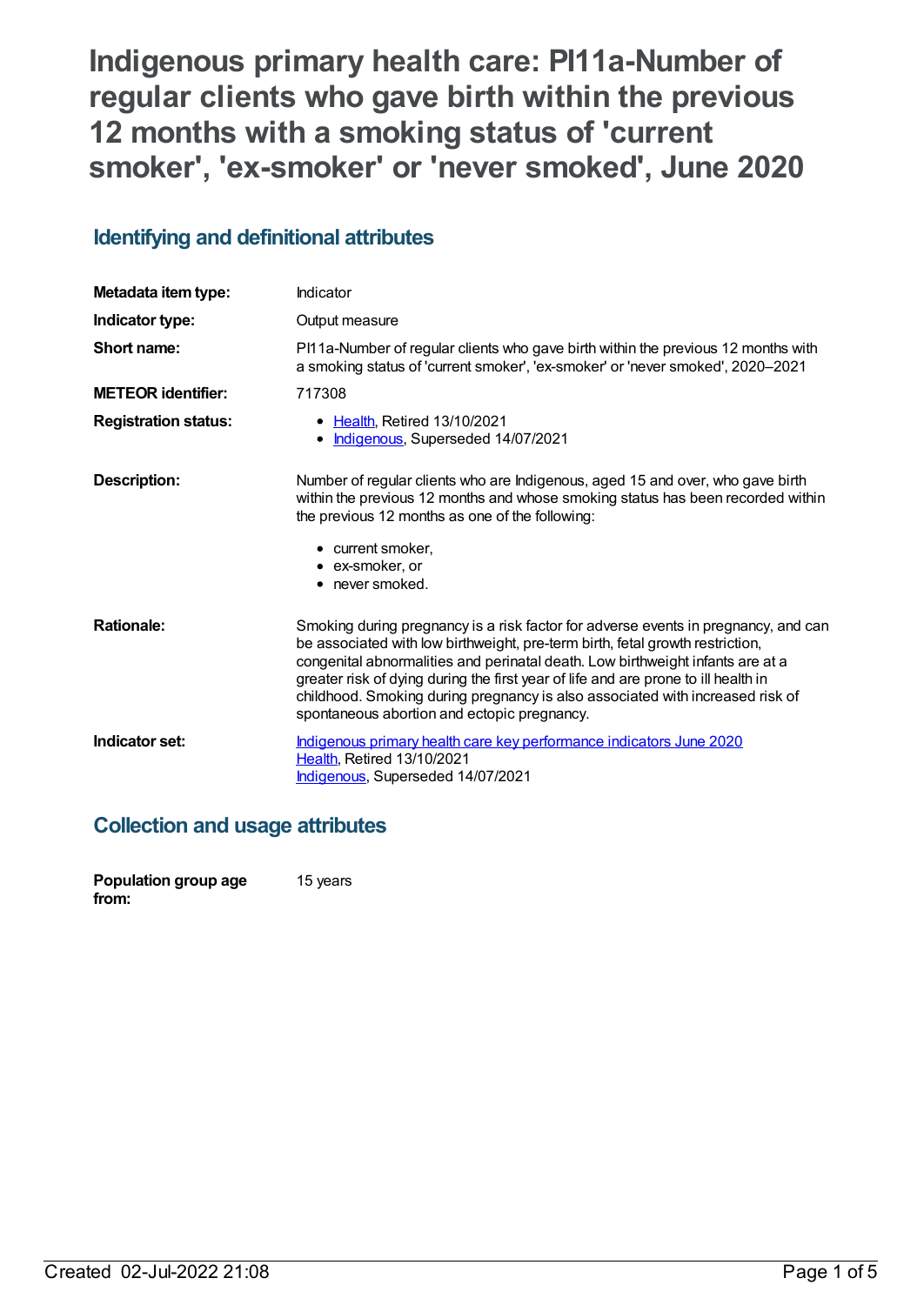| <b>Computation description:</b> | Count of regular clients who are Indigenous, aged 15 and over, who gave birth<br>within the previous 12 months and whose smoking status has been recorded within<br>the previous 12 months as one of the following:                                                                                                                                                                                    |
|---------------------------------|--------------------------------------------------------------------------------------------------------------------------------------------------------------------------------------------------------------------------------------------------------------------------------------------------------------------------------------------------------------------------------------------------------|
|                                 | • current smoker,<br>• ex-smoker, or<br>• never smoked.                                                                                                                                                                                                                                                                                                                                                |
|                                 | 'Regular client' refers to a client of an Australian Government Department of Health-<br>funded primary health-care service (that is required to report against the Indigenous<br>primary health care key performance indicators) who has an active medical record;<br>that is, a client who has attended the Department of Health-funded primary health-<br>care service at least 3 times in 2 years. |
|                                 | 'Birth' includes live births and still births if the birthweight was at least 400 grams or<br>the gestational age was 20 weeks or more.                                                                                                                                                                                                                                                                |
|                                 | Operationalisation of smoking status:                                                                                                                                                                                                                                                                                                                                                                  |
|                                 | Where an Indigenous regular client's tobacco smoking status does not have an<br>assessment date assigned within the Patient Information Record System (PIRS),<br>smoking status as recorded in the PIRS should be treated as current (i.e. as having<br>been updated within the previous 12 months).                                                                                                   |
|                                 | Presented as a number.                                                                                                                                                                                                                                                                                                                                                                                 |
| <b>Computation:</b>             | Numerator only.                                                                                                                                                                                                                                                                                                                                                                                        |
| <b>Numerator:</b>               | Calculation A: Number of regular clients who are Indigenous, aged 15 and over,<br>who gave birth within the previous 12 months and whose smoking status has been<br>recorded as 'current smoker' within the previous 12 months.                                                                                                                                                                        |
|                                 | Calculation B: Number of regular clients who are Indigenous, aged 15 and over,<br>who gave birth within the previous 12 months and whose smoking status has been<br>recorded as 'ex-smoker' within the previous 12 months.                                                                                                                                                                             |
|                                 | Calculation C: Number of regular clients who are Indigenous, aged 15 and over,<br>who gave birth within the previous 12 months and whose smoking status has been                                                                                                                                                                                                                                       |

recorded as 'never smoked' within the previous 12 months.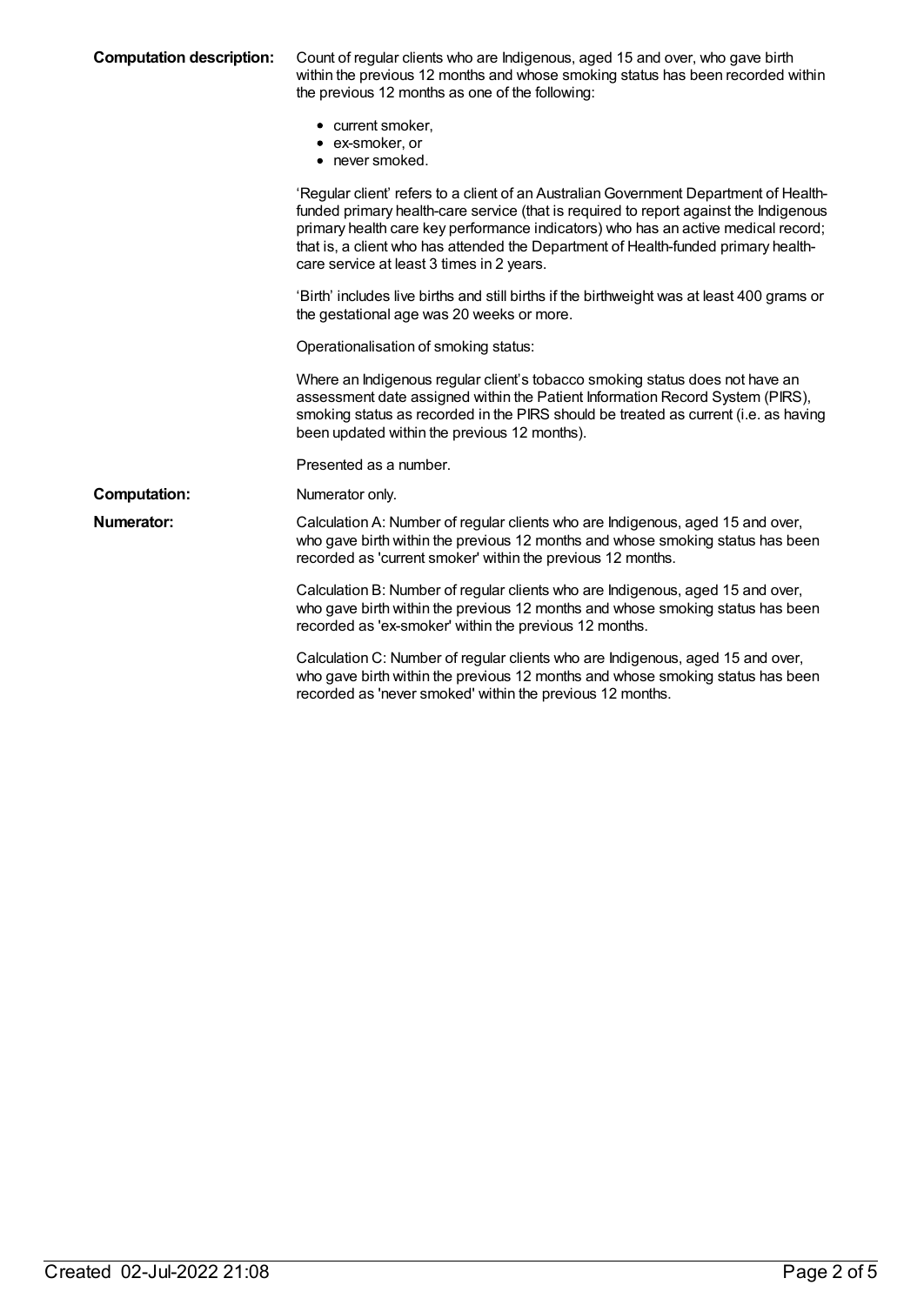[Birth—birth](https://meteor.aihw.gov.au/content/269949) status, code N

**Data Source**

[Indigenous](https://meteor.aihw.gov.au/content/430643) primary health care data collection

**NMDS / DSS**

[Indigenous](https://meteor.aihw.gov.au/content/715320) primary health care NBEDS 2020–21

### **Data Element / Data Set**

Person-tobacco smoking status, code N

**Data Source**

[Indigenous](https://meteor.aihw.gov.au/content/430643) primary health care data collection

**NMDS / DSS**

[Indigenous](https://meteor.aihw.gov.au/content/715320) primary health care NBEDS 2020–21

**Guide for use**

'Daily smoker', 'weekly smoker' and 'irregular smoker' are aggregated into 'current smoker'.

#### **Data Element / Data Set**

[Person—age,](https://meteor.aihw.gov.au/content/303794) total years N[NN]

**Data Source**

[Indigenous](https://meteor.aihw.gov.au/content/430643) primary health care data collection

**NMDS / DSS**

[Indigenous](https://meteor.aihw.gov.au/content/715320) primary health care NBEDS 2020–21

#### **Data Element / Data Set**

Person-Indigenous status, code N

**Data Source**

[Indigenous](https://meteor.aihw.gov.au/content/430643) primary health care data collection

**NMDS / DSS**

[Indigenous](https://meteor.aihw.gov.au/content/715320) primary health care NBEDS 2020–21

#### **Data Element / Data Set**

[Person—regular](https://meteor.aihw.gov.au/content/686291) client indicator, yes/no code N

**Data Source**

[Indigenous](https://meteor.aihw.gov.au/content/430643) primary health care data collection

**NMDS / DSS**

[Indigenous](https://meteor.aihw.gov.au/content/715320) primary health care NBEDS 2020–21

**Disaggregation:** Mother's age group: a) 15–19 years b) 20–24 years c) 25–34 years d) 35 years and over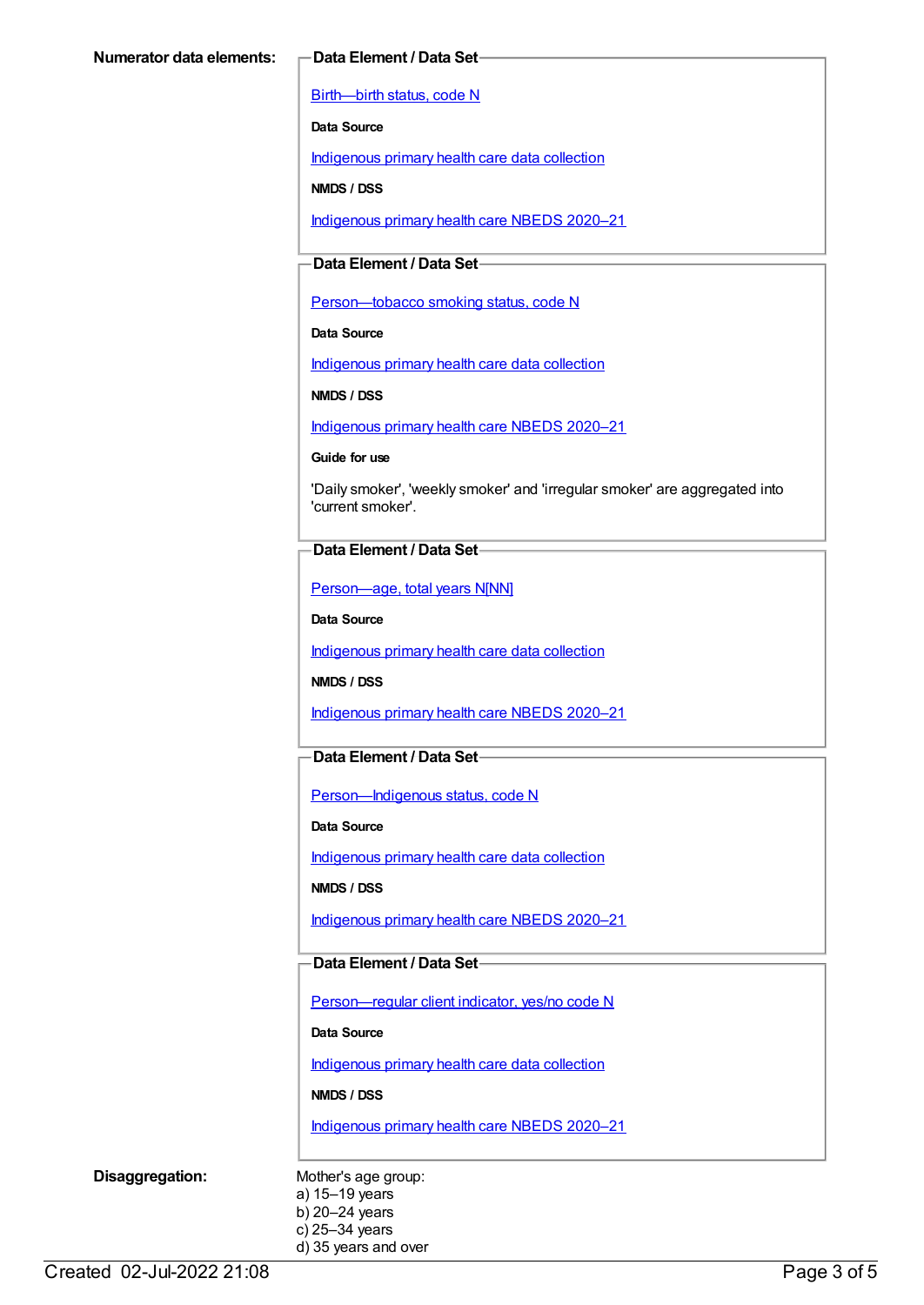| Disaggregation data<br>elements: | <b>Data Element / Data Set-</b>                                                                                    |  |
|----------------------------------|--------------------------------------------------------------------------------------------------------------------|--|
|                                  | <b>Person-age, total years N[NN]</b>                                                                               |  |
|                                  | Data Source                                                                                                        |  |
|                                  | <u>Indigenous primary health care data collection</u>                                                              |  |
|                                  | NMDS / DSS                                                                                                         |  |
|                                  | Indigenous primary health care NBEDS 2020-21                                                                       |  |
|                                  |                                                                                                                    |  |
| Comments:                        | This indicator covers a 24 month reporting period from 1 January 2020 to 31<br>December 2021:                      |  |
|                                  | • Indigenous primary health care NBEDS 2019–20 covers the period<br>01/01/2020 to 30/06/2020                       |  |
|                                  | • Indigenous primary health care NBEDS 2020–21 covers the period<br>01/07/2020 to 30/06/2021                       |  |
|                                  | • Indigenous primary health care NBEDS 2021-22 (to be released) will cover<br>the period 01/07/2021 to 31/12/2021. |  |

## **Representational attributes**

| <b>Representation class:</b> | Count   |
|------------------------------|---------|
| Data type:                   | Real    |
| Unit of measure:             | Person  |
| Format:                      | N[N(6)] |
|                              |         |

## **Indicator conceptual framework**

| <b>Framework and</b> | <b>Health Behaviours</b> |
|----------------------|--------------------------|
| dimensions:          |                          |

## **Data source attributes**

| Data sources:                          | Data Source                                    |
|----------------------------------------|------------------------------------------------|
|                                        | Indigenous primary health care data collection |
|                                        | Frequency                                      |
|                                        | 6 monthly                                      |
|                                        | Data custodian                                 |
|                                        | Australian Institute of Health and Welfare.    |
| <b>Source and reference attributes</b> |                                                |
|                                        |                                                |

**Submitting organisation:** Australian Institute of Health and Welfare

AustralianGovernment Department of Health

## **Relational attributes**